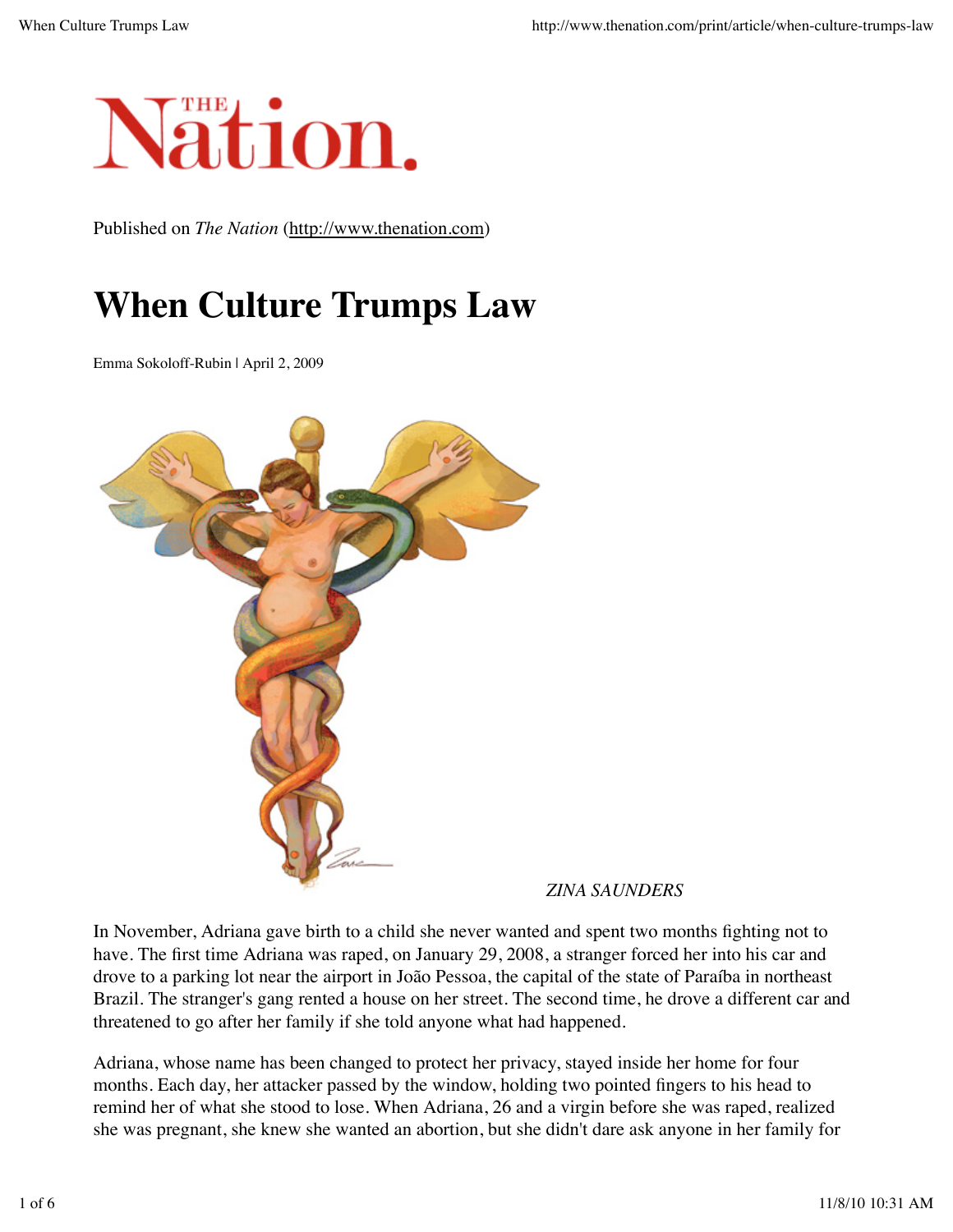help. She knew her evangelical father, in whose house she lived, would tell her to have the child, and that her mother would be ashamed. So in early June, when the gang finally left the house on her street and moved on, Adriana went to the local public hospital.

Under Brazil's penal code, abortion is a crime except in cases of rape or direct threat to the mother's life. When Adriana went to the public maternity hospital, Instituto Cândida Vargas, on June 10, she explained that she had been raped, estimated that she was nineteen weeks pregnant and asked for an abortion. The receptionist sent her to the hospital psychologist, who told her that women have a responsibility to have children. The doctor held up the stethoscope so she could hear the baby's heartbeat, told her the hospital only does abortions until twelve weeks and sent her away.

Adriana's case received far less attention than that of the 9-year-old girl who received an abortion in Recife, a nearby city in the state of Pernambuco. In early March, the Catholic Church excommunicated two doctors for performing the abortion, which fell under both exceptions to the penal code: the girl had been raped by her stepfather, and her hips were too narrow to safely give birth to the twins she was carrying. (Following an international uproar, the Church withdrew the excommunication.) The doctors agreed to the procedure, but in an interview on Brazilian national television the next day, Archbishop José Cardoso Sobrinho of Recife announced that when government laws and the "law of God" conflict, "the human law has no value."

Adriana knows what it means for a law to lose its meaning.

Adriana didn't know that the Brazilian Ministry of Health's recommended limit for abortions--the one cited in hospital policy--was twenty-two weeks, not twelve. She didn't know the law entitled her to an abortion and required the public hospital to perform it. She didn't know that within the past two years, João Pessoa, ten minutes from her house in Bayeux, a city of 92,000, established a government commission on women and opened a domestic violence center. Opposition to abortion in Brazil, the nation with the largest Roman Catholic population in the world and a growing evangelical movement, disproportionately affects women who don't have money for private abortion clinics or a sense of entitlement to services from public institutions. Adriana might have given up if a nurse hadn't suggested she visit a local feminist organization called Cunhã. Cunhã staff immediately brought her to the dignified purple-and-white house in the center of João Pessoa, where the government-funded domestic violence center opened in September 2007.

When Adriana arrived at the center in June, having been turned away by the hospital, it looked as if the law was one thing she had on her side. Within a few hours a team of dynamic lawyers, psychologists and other staff members decided that Adriana would go to the police station and report the rape, and someone would go with her. She would find a lawyer and collect the necessary paperwork. She would go back to the hospital and demand an ultrasound. And she would bring this information to a judge, who would issue an order for the abortion to which she was legally entitled.

Regina Alves, a psychologist at the center, insists that when it comes to working with a victim of violence, "what matters is what she says." Though Adriana arrived at the center without an ultrasound or proof that she had been raped, the staff immediately contacted hospitals in nearby cities to find out their abortion policies. Lila de Oliveira, a tall and outspoken social worker from the center, stood beside Adriana through weeks of testing and waiting. Adriana and Lila went to the public defender's office to ask a judge to intervene, then started putting together a file with an HIV test, a medical report and a police notice, hoping the evangelical judge put in charge of Adriana's case would order the hospital to carry out an abortion.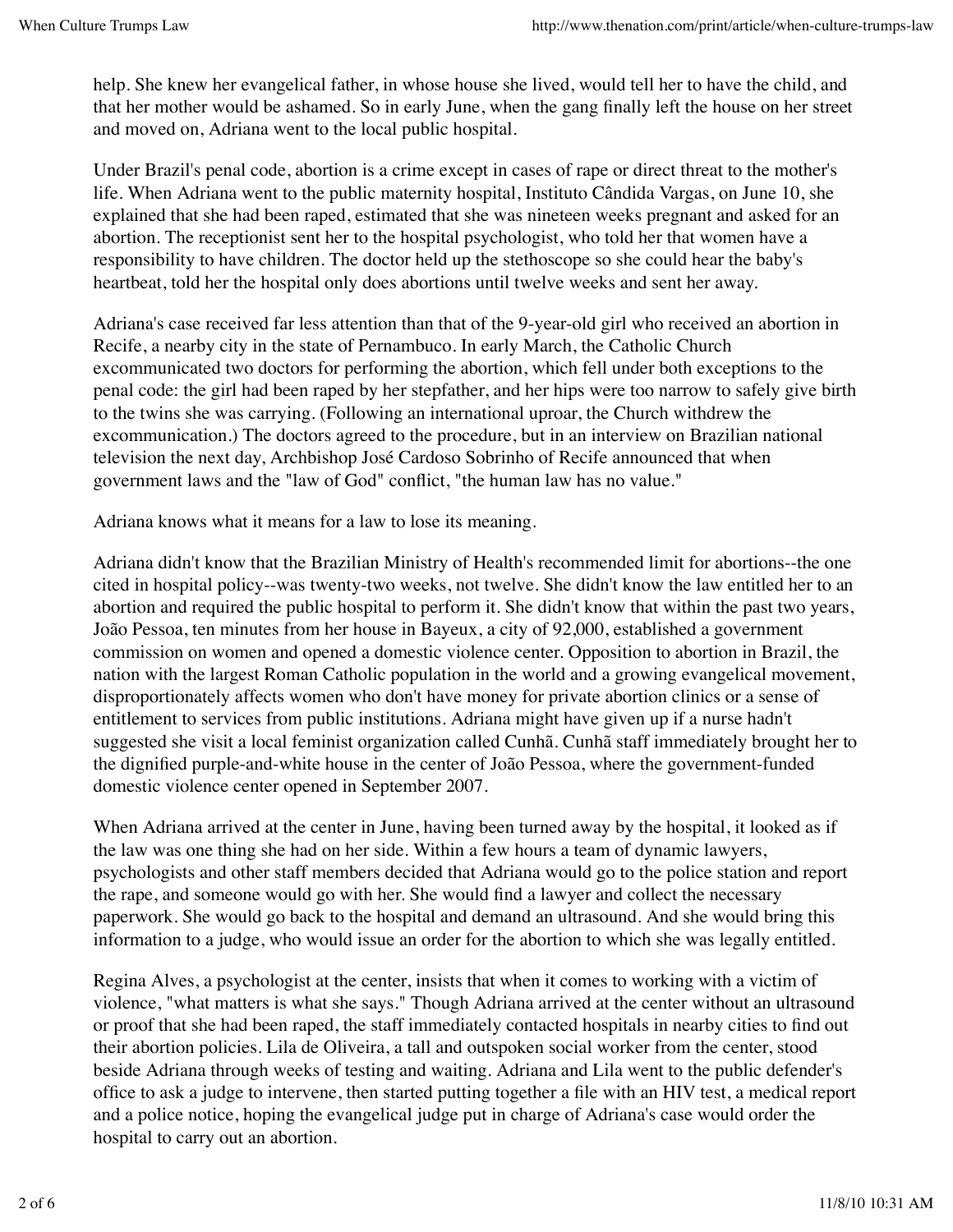<!--pagebreak-->

By the time the tests and documentation the judge ordered came back from the police station and the hospital, it was June 30. I went with Lila and Douraci Vieira dos Santos, the head of the government commission on women, to meet Adriana at the bus stop and bring her to the hospital. Adriana came from tutoring students in her home and planned to go right back to teaching as soon as they set a date for her abortion. She was poised and steady next to me on the green couch in the bare white room, Lila on her left clutching the blue plastic folder of documents. Having the right documents takes on a certain urgency in a hospital where reported abortion protocol changes from one day to the next, and in a country where without proof of rape or threat to maternal health, victims and doctors who carry out abortions can be imprisoned for as long as three years.

Hospital director Eduardo Sergio swept in and said the fetus was 722 grams, too heavy to abort. The Ministry of Health recommends against aborting fetuses above 500 grams. After exceeding this weight, an aborted fetus is likely to come out breathing on its own, in which case the hospital is legally bound to do everything in its power to keep the premature baby alive. Though Douraci and Lila had begun putting together funding to fly Adriana to a hospital in another city, even doctors in Recife and São Paulo said it was too late to carry out an abortion. Adriana crumpled, almost imperceptibly, but she was sitting next to me and I could feel her shaking. She wrapped her arms around her stomach and spoke, audibly but quietly. "I don't want this inside of me. Why did you have to grow? I didn't want you to grow."

No single person stopped Adriana from having an abortion to which she was legally entitled. Adriana was forced to give birth to her rapist's child because of backs turned and services denied or delayed that together pushed the abortion off until it was too late. Between June 11 and June 30, Adriana and a representative from the center went to the hospital five times, the police station five times and the public defender's office three times. "There's an excuse in every case," Lila explained dryly, on the day the hospital staff announced that it would take a month to produce the results of a medical exam needed to show evidence of rape, and the policemen were on lunch break well into the afternoon.

Adrienne Germain, president of the International Women's Health Coalition, traces the problem to Brazil's restrictive abortion laws and lack of infrastructure for enforcing the legal exceptions that do exist. "Most people perceive, in Brazil and elsewhere, that abortion is illegal," Germain said. "But if it's legal for any reason, it must be provided safely. Every medical institution should provide training; every site should have equipment and personnel to provide a safe procedure."

In João Pessoa, not all professionals know the law, and those who do know don't necessarily follow it. When Douraci went to Cândida Vargas hospital asking for documentation of the protocol that limits abortions to twelve weeks, Dr. Sergio told her the standard they followed was twenty-one to twenty-two weeks, not twelve. Adriana had been eligible for an abortion the day she set foot in the hospital.

As director of the maternity hospital, Dr. Sergio has overseen abortion services at Cândida Vargas since 2005, when city government responded to pressure from the local women's movement to incorporate abortion services into João Pessoa's public healthcare system. Until then, women like Adriana could go to a private clinic or try to find care in another city. Dr. Sergio told me he wasn't at the hospital when Adriana first arrived. If he'd been there, he said, he would have done the abortion right away, since doctors have to "be careful that our social and religious values don't interfere with our process of attending to women." Douraci insists that whether or not Dr. Sergio knew about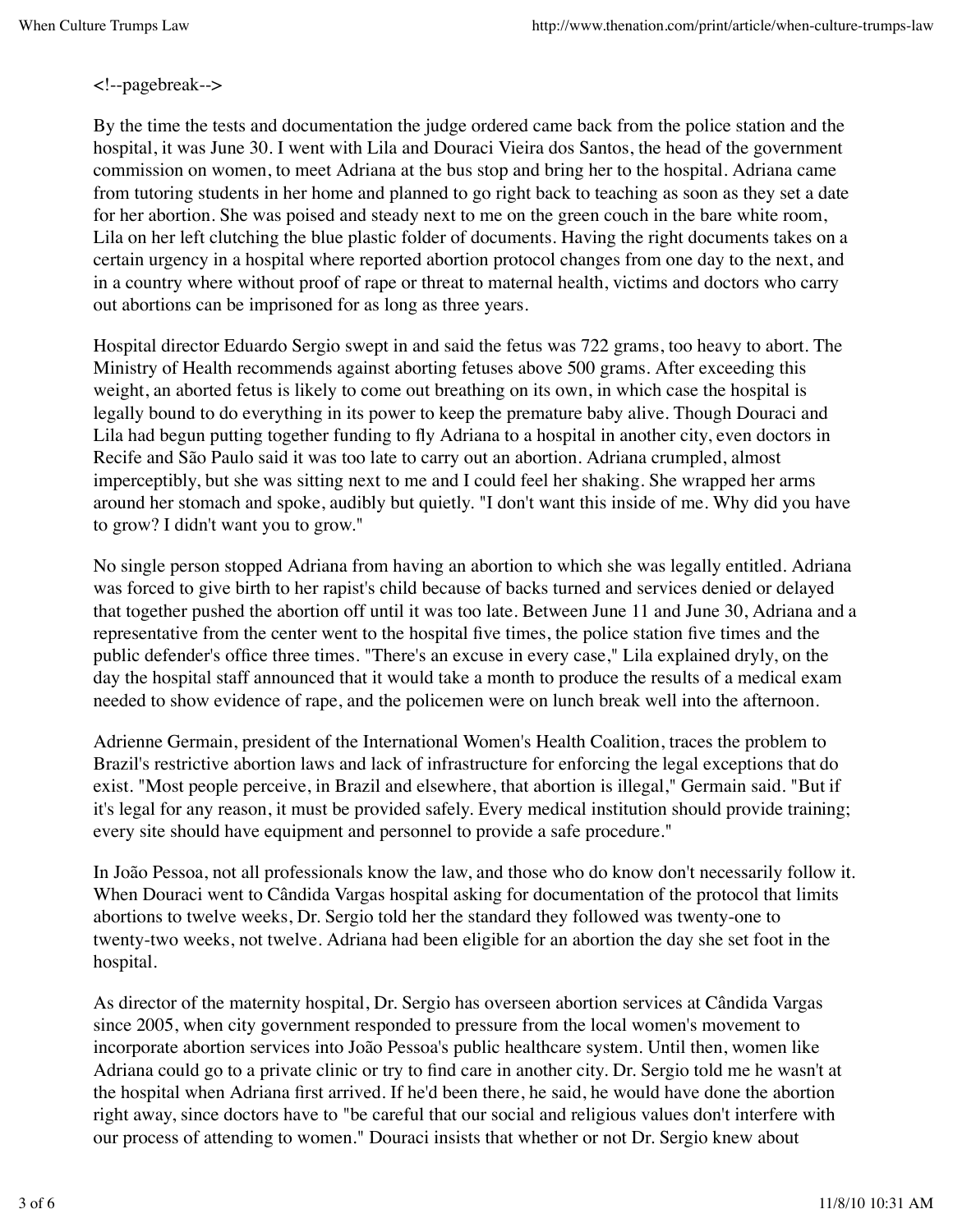Adriana's situation during her first visit to the hospital, she discussed the case on the phone with him that same week, when Adriana was less than twenty-two weeks pregnant and still within the recommended timeline for an abortion.

Adriana's case may seem to come down to technicalities like weeks and weight. But the cultural attitude toward abortion in Brazil is more deeply ingrained--and harder to change--than laws and numbers. The majority of abortions in Brazil are performed under illegal, unsafe conditions. Of the 1 million to 2 million Brazilian women who receive clandestine abortions annually, 250,000 end up in hospitals with complications resulting from the procedure. Reproductive rights activists had hoped that Luiz Inácio Lula da Silva, the leftist president elected in 2002, would introduce more progressive policies regarding women. In May 2007--a week after Mexico City legalized abortion through the third month of pregnancy--Lula identified illegal abortion as a public health concern because so many women die each year from them. Public health minister José Gomes Temporão questioned Brazil's conservative abortion law, particularly the legislated imprisonment of women who seek illegal abortions, and called for a national referendum on the issue. But in July 2008 a proposed bill to legalize abortion, on the table for seventeen years, was voted down by Congress, 57-4. Lula has appointed seven of Brazil's eleven Supreme Court justices. His most recent appointment, Carlos Alberto Menezes Direito, openly defends the notion of life beginning at conception, allying himself with at least three of Lula's six other appointments known for antichoice rulings.

Sixty-nine years after an amendment to the penal code made abortion legal in cases of rape, five of Brazil's twenty-six states don't have a facility that provides abortions. Even facilities designated for female victims of violence don't always support women's decisions. In 1985, Brazil established a network of all-female police stations designed to improve care for victims of rape and domestic violence. João Pessoa was the third city in the nation to open such a station, called a *delegacia da mulher*. Since Bayeux is too small to receive government funds for an all-female police station, Regina and Lila brought Adriana to the *delegacia* in João Pessoa. Though *delegacias* were designed as safe spaces for women to report crimes, Regina reported to her colleagues that "when they [*delegacia* policewomen] learned it was a case of rape and abortion, they didn't want to listen to what we had to say." Adriana then went to the police station in Bayeux, where she faced a line of policemen at the door, alerted to the case by their colleagues in João Pessoa and already prepared to turn her away.

Each doctor who examined Adriana told her to have the child. Finally she asked one of them, "And if you were in my place? What would you do?" The doctor didn't answer. He left the room.

## <!--pagebreak-->

When I asked Rosana de Lucena, director of the domestic violence center, why so many officials stood in the way of an abortion, she responded that "they don't want to grapple with this fear"--the fear felt by women like Adriana, who face family members who don't believe in abortion, and by public officials concerned about their careers. It's one thing to choose to work at a domestic violence center, Rosana explained, and "another thing to work at a hospital where suddenly you're told you're dealing with violence against women." Doctors, in particular, fear prosecution. Without proof that the mother's life is on the line or that a rape occurred, carrying out an abortion in Brazil means committing a crime.

"There's a large gap between the law and the application of the law," notes Mayor Ricardo Coutinho, the first mayor to require the local maternity hospital to provide abortion services. As mayor, he says,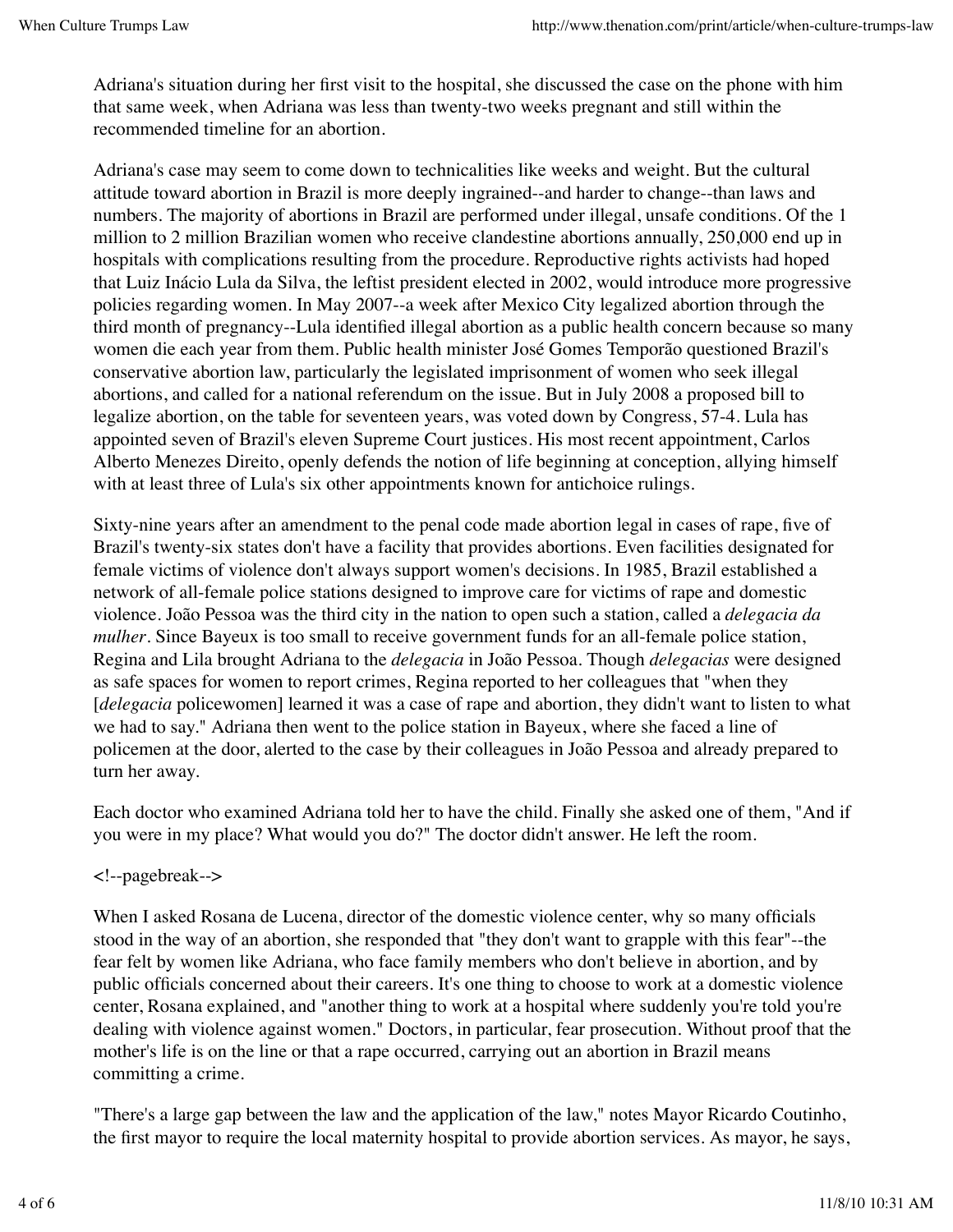it's easier to change the laws than to change how people are treated in public facilities. Even in cases where abortion is legal, "the medical professionals are very reluctant because there exists a kind of professional terrorism. There's a lot of pressure on them because of efforts to characterize them as baby killers, as murderers."

Dr. Sergio sees the case as unfortunate but inevitable. He knows it could have turned out differently, but in his view each decision was necessary to protect Adriana's safety and the hospital's reputation. I met with him during his overnight shift. Women in a mix of street clothes and hospital gowns lined up outside his office, and he continued to usher them in and out as he spoke, stopping his conversation with me only to help a woman off the examining table and explain why she needed to stay in the hospital overnight. He told me that as head of the hospital, he was responsible for carrying out an abortion if the doctor on duty refused to do so. I asked when he had carried out this procedure, but Dr. Sergio didn't answer directly and instead explained why the responsibility fell to him. "In the same way that these women were victims and still have their rights and their liberties," he told me, "I can't force someone to carry out a procedure he doesn't believe in from a religious or social standpoint."

Efforts to fully legalize abortion, and to obtain abortions in cases where the procedure is already legal, take place against a strong current of religious opposition. At the national level, mobilized religious groups in Brazil's Congress are pushing proposals to recognize fetuses for tax purposes and create a national Day of the Unborn. The staff of the domestic violence center in João Pessoa work with women from all sorts of religious backgrounds; in almost every case, they told me, religion shapes a woman's beliefs on abortion and the way she is treated at home and in public institutions. The Catholic Church has a firm stance on abortion: any woman who has an abortion, or any doctor who aids in the procedure, is automatically excommunicated. The case of the 9-year-old girl in Recife shows that this is not an empty threat.

While each staff member at the domestic violence center is deeply invested in individual cases, as a team they've learned to take a long view and focus on crafting a model for a public institution that treats people with dignity and respect for their choices. In April, the women who worked on Adriana's case will meet with feminist leaders in two northeastern states, Rio Grande do Norte and Pernambuco, to build a regional coalition out of their many local initiatives. This follows a history of strong women's rights activism in Brazil. Brazilian women were the first in Latin America to introduce abortion information into medical school curriculums and among the first to develop underground abortion networks for poor women. In partnership with Cunhã and the government commission on women, the domestic violence center in João Pessoa used Adriana's case to hold the hospital accountable for repeated attempts to stop women from having abortions. Based on a report they submitted to the Ministry of Health about Adriana's case, the ministry removed Dr. Sergio from his position as director of the hospital; but he didn't lose his place as an influential physician until another rape victim reported that she, too, had sought an abortion at Cândida Vargas and was turned away.

In Brazil, the public battle for abortion rights--the one that makes it into international newspapers--is a legal one. But the less visible battles are equally important. Cases like Adriana's are battles to make the law mean something to people on the ground, and the people waging them have taken on more than a single doctor who refuses to do an abortion. They also confront what Douraci calls "the inequalities, the power of machismo, the violence and the silence" that shape women's lives in João Pessoa and throughout Brazil. When I interviewed Douraci during the week that Adriana began prenatal care and newspapers reported that Congress voted against a bill to legalize abortion, she insisted that simply enacting new policies for women "does not further the debate on gender relations in those women's lives." That debate takes place outside state legislatures: in the waiting rooms of